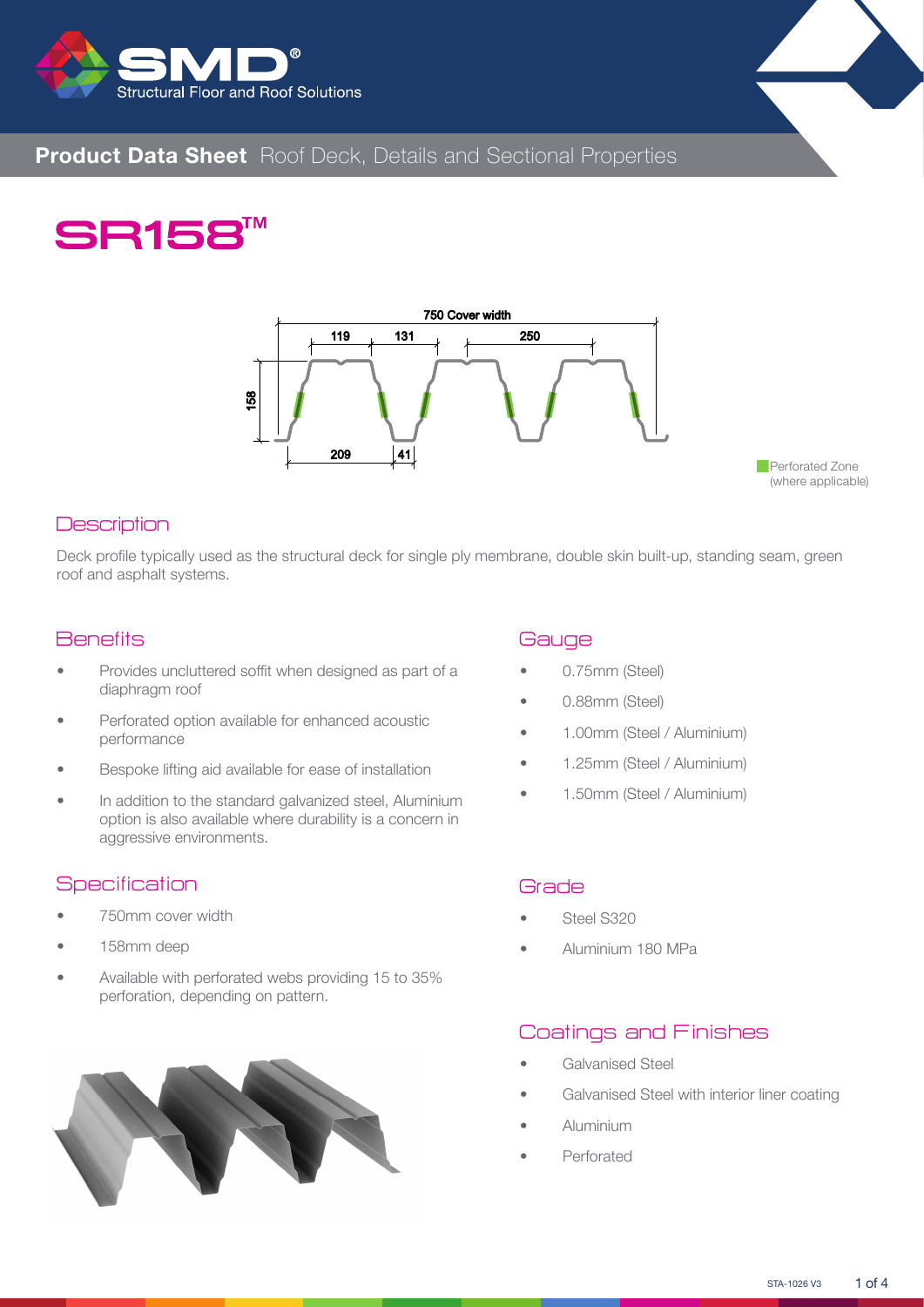#### Profile Properties

Product Specification and Options

|                  |                                     |                         |                    |                             |                          | <b>Top Flange in Compression</b>        | <b>Bottom Flange in Compression</b> |                                         |  |  |  |
|------------------|-------------------------------------|-------------------------|--------------------|-----------------------------|--------------------------|-----------------------------------------|-------------------------------------|-----------------------------------------|--|--|--|
|                  | Product Code.<br>Material & Option  | Nominal<br>Thickness mm | Weight<br>$kq/m^2$ | Weight<br>kN/m <sup>2</sup> | Moment<br>Capacity kNm/m | Moment of Inertia<br>cm <sup>4</sup> /m | Moment<br>Capacity kNm/m            | Moment of Inertia<br>cm <sup>4</sup> /m |  |  |  |
|                  |                                     | 0.75                    | 11.78              | 0.116                       | 14.80                    | 426.95                                  | 12.42                               | 436.44                                  |  |  |  |
|                  |                                     | 0.88                    | 13.82              | 0.136                       | 18.60                    | 519.38                                  | 15.89                               | 527.79                                  |  |  |  |
|                  | <b>SR158</b>                        | 1.00                    | 15.71              | 0.154                       | 22.24                    | 603.02                                  | 19.55                               | 603.01                                  |  |  |  |
|                  |                                     | 1.25                    | 19.63              | 0.193                       | 29.78                    | 759.61                                  | 26.49                               | 759.60                                  |  |  |  |
| <b>STEEL</b>     |                                     | 1.50                    | 23.56              | 0.231                       | 37.14                    | 916.01                                  | 31.94                               | 916.01                                  |  |  |  |
|                  |                                     | 0.75                    | 11.78              | 0.116                       | 14.68                    | 422.09                                  | 12.03                               | 429.22                                  |  |  |  |
|                  | <b>SR158P</b>                       | 0.88                    | 13.82              | 0.136                       | 18.47                    | 513.36                                  | 15.66                               | 520.30                                  |  |  |  |
|                  |                                     | 1.00                    | 15.71              | 0.154                       | 22.03                    | 595.93                                  | 19.21                               | 594.46                                  |  |  |  |
|                  | <b>PERFORATED</b>                   | 1.25                    | 19.63              | 0.193                       | 29.50                    | 750.67                                  | 25.77                               | 748.83                                  |  |  |  |
|                  |                                     | 1.50                    | 23.56              | 0.231                       | 36.77                    | 905.23                                  | 31.08                               | 903.00                                  |  |  |  |
|                  |                                     | 1.00                    | 5.66               | 0.056                       | 9.90                     | 566.48                                  | 8.36                                | 593.77                                  |  |  |  |
|                  | <b>SR158A</b>                       | 1.25                    | 7.08               | 0.069                       | 13.68                    | 743.30                                  | 11.78                               | 772.39                                  |  |  |  |
| <b>ALUMINIUM</b> |                                     | 1.50                    | 8.49               | 0.083                       | 17.36                    | 916.29                                  | 15.38                               | 939.60                                  |  |  |  |
|                  |                                     | 1.00                    | 5.66               | 0.056                       | 9.52                     | 549.13                                  | 7.60                                | 559.96                                  |  |  |  |
|                  | <b>SR158AP</b><br><b>PERFORATED</b> | 1.25                    | 7.08               | 0.069                       | 13.27                    | 720.08                                  | 10.75                               | 732.20                                  |  |  |  |
|                  |                                     | 1.50                    | 8.49               | 0.083                       | 16.91                    | 887.26                                  | 14.08                               | 893.07                                  |  |  |  |

# Load Tables Conditions

Tables consider deflection limits of:

Positive load (Gravity) - Span /200

Negative loads (Uplift) - Span /150<br>These tables do not consider loads applied during construction of the roof finish - additional<br>load-distributing measures may be required in some situations.

Fixing checks for uplift must be considered separately. Tables based on bearing width of minimum 40mm at end supports and 160mm at internal supports.

Numbers shown red exceed maximum Health and Safety manual handling guidelines, additional lifting plant is recommended for these situations.

All loads within table consider a partial factor of 1.5.

The deck self-weight has not been allowed for in the generation of these tables, so must be included in the applied loads referenced.

The SR deep deck range (>100mm) is supplied from various manufacturing facilities. Although all have similar product properties, specific designs must be checked at point of order/contract.

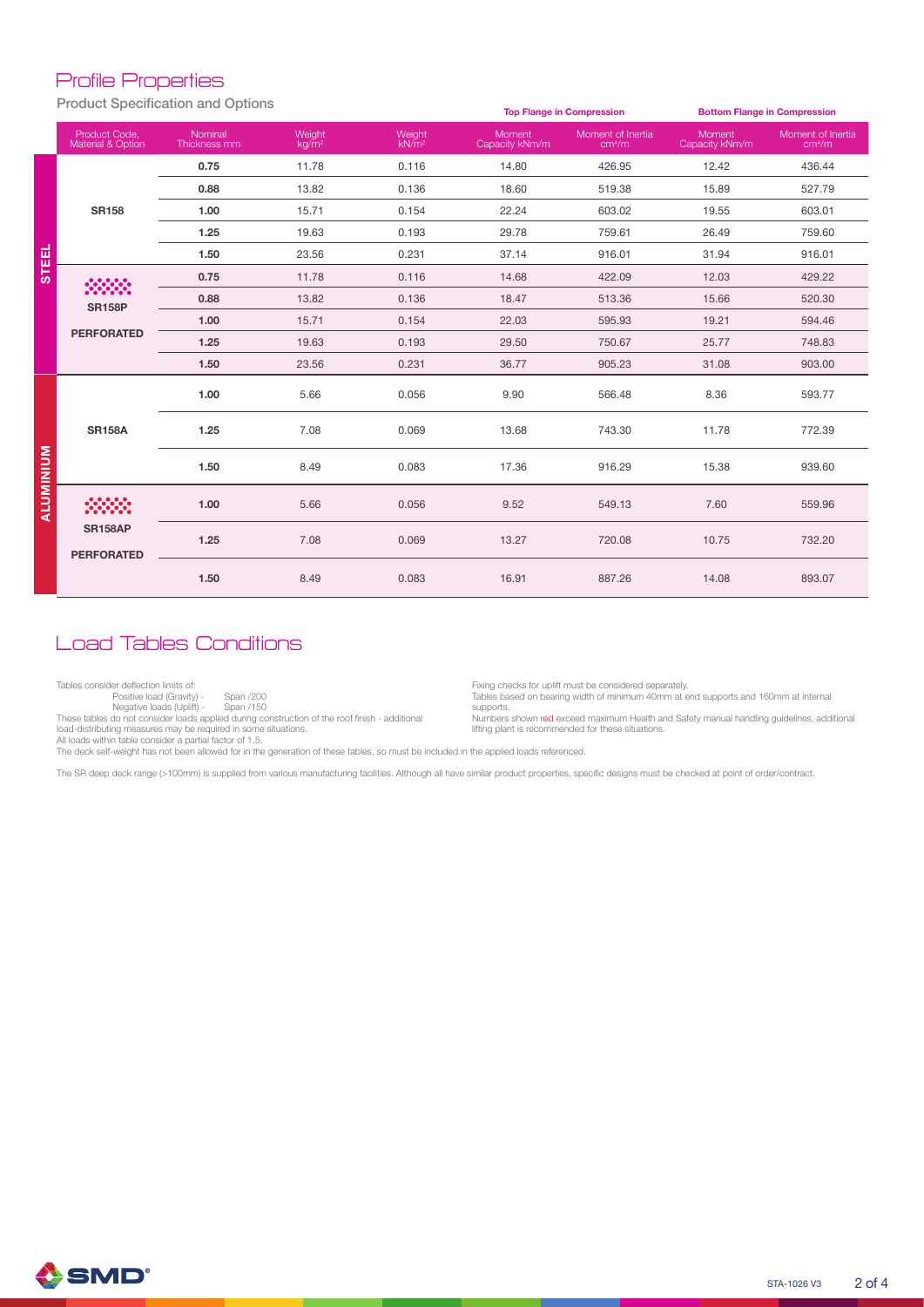# Load Tables \_ Steel

**Span m Unfactored Applied Load (kN/m 2 )**

|                        |                                                  | <b>Span Condition</b> |        | Gauge | 5.4  | 5.6                      | 5.8                      | 6.0          | 6.2  | 6.4          | 6.6          | 6.8                      | 7.0                      | 7.2                      | 7.4                      | 7.6                      | 7.8                      | 8.0                      | 8.2                      | 8.4                                                  | 8.6                                        | 8.8                                                  |
|------------------------|--------------------------------------------------|-----------------------|--------|-------|------|--------------------------|--------------------------|--------------|------|--------------|--------------|--------------------------|--------------------------|--------------------------|--------------------------|--------------------------|--------------------------|--------------------------|--------------------------|------------------------------------------------------|--------------------------------------------|------------------------------------------------------|
|                        |                                                  |                       |        |       |      |                          |                          |              |      |              |              |                          |                          |                          |                          |                          |                          |                          |                          |                                                      |                                            |                                                      |
|                        |                                                  |                       |        | 0.75  | ä,   | $\sim$                   | ٠                        | 1.59         | 1.44 | 1.31         | 1.20         | $\overline{\phantom{a}}$ | $\sim$                   | ä,                       | ä,                       | $\sim$                   | $\sim$                   |                          |                          | $\sim$                                               |                                            |                                                      |
|                        |                                                  | Single                |        | 0.88  |      |                          |                          | 1.94         | 1.76 | 1.60         | 1.46         | 1.33                     | 1.22                     | 1.12                     | $\sim$                   |                          |                          |                          |                          |                                                      |                                            |                                                      |
|                        | (Gravity) kN/m <sup>2</sup>                      | ▴                     |        | 1.00  |      |                          | ٠                        | 2.25         | 2.04 | 1.85         | 1.69         | 1.55                     | 1.42                     | 1.30                     | 1.20                     | 1.11                     | ٠                        |                          |                          |                                                      |                                            |                                                      |
|                        |                                                  |                       |        | 1.25  |      | ÷,                       |                          | 2.84         | 2.57 | 2.34         | 2.13         | 1.95                     | 1.79                     | 1.64                     | 1.51                     | 1.40                     | 1.29                     | 1.20                     | 1.11                     | ÷,                                                   |                                            |                                                      |
|                        |                                                  |                       |        | 1.50  |      |                          |                          | 3.42         | 3.10 | 2.82         | 2.57         | 2.35                     | 2.15                     | 1.98                     | 1.82                     | 1.68                     | 1.56                     | 1.44                     | 1.34                     | 1.25                                                 | 1.16                                       |                                                      |
|                        |                                                  |                       |        | 0.75  |      | ÷,                       |                          | 2.08         | 1.97 | 1.86         | 1.77         | 1.68                     | 1.60                     | 1.52                     | 1.44                     | 1.37                     | 1.30                     | 1.23                     | 1.17                     | 1.12                                                 | ÷,                                         |                                                      |
|                        |                                                  | <b>Double</b>         |        | 0.88  |      | $\overline{\phantom{m}}$ |                          | 2.73         | 2.58 | 2.42         | 2.28         | 2.15                     | 2.02                     | 1.91                     | 1.81                     | 1.72                     | 1.63                     | 1.55                     | 1.48                     | 1.41                                                 | 1.34                                       | 1.28                                                 |
|                        |                                                  |                       |        | 1.00  |      | ٠                        |                          | 3.29         | 3.09 | 2.90         | 2.72         | 2.57                     | 2.42                     | 2.29                     | 2.17                     | 2.05                     | 1.95                     | 1.85                     | 1.76                     | 1.68                                                 | 1.60                                       | 1.53                                                 |
|                        |                                                  |                       |        | 1.25  |      | ÷,                       |                          | 4.41         | 4.13 | 3.88         | 3.65         | 3.43                     | 3.24                     | 3.06                     | 2.90                     | 2.75                     | 2.61                     | 2.48                     | 2.36                     | 2.25                                                 | 2.15                                       | 2.05                                                 |
|                        | Positive Imposed Load                            |                       |        | 1.50  | ٠    | ٠                        | $\overline{\phantom{a}}$ | 5.50         | 5.15 | 4.84         | 4.55         | 4.28                     | 4.04                     | 3.82                     | 3.62                     | 3.43                     | 3.26                     | 3.09                     | 2.95                     | 2.81                                                 | 2.68                                       | 2.56                                                 |
|                        |                                                  |                       |        | 0.75  |      | ٠                        | $\overline{\phantom{a}}$ | 2.19         | 2.05 | 1.93         | 1.81         | 1.71                     | 1.61                     | 1.52                     | 1.44                     | 1.37                     | 1.30                     | 1.23                     | 1.17                     | 1.10                                                 | $\overline{\phantom{a}}$                   |                                                      |
| 面                      |                                                  | Multi                 |        | 0.88  |      |                          |                          | 2.76         | 2.58 | 2.42         | 2.28         | 2.15                     | 2.02                     | 1.91                     | 1.81                     | 1.72                     | 1.63                     | 1.55                     | 1.44                     | 1.34                                                 | 1.25                                       | 1.16                                                 |
| Ò٥                     |                                                  |                       |        | 1.00  |      |                          |                          | 3.29         | 3.09 | 2.90         | 2.72         | 2.57                     | 2.42                     | 2.29                     | 2.17                     | 2.05                     | 1.94                     | 1.80                     | 1.67                     | 1.55                                                 | 1.45                                       | 1.35                                                 |
|                        |                                                  |                       |        | 1.25  |      | ÷,                       |                          | 4.41         | 4.13 | 3.88         | 3.67         | 3.49                     | 3.32                     | 3.10                     | 2.86                     | 2.64                     | 2.44                     | 2.26                     | 2.10                     | 1.95                                                 | 1.82                                       | 1.70                                                 |
| 58                     |                                                  |                       |        | 1.50  |      |                          |                          | 5.50         | 5.18 | 4.90         | 4.64         | 4.40                     | 4.07                     | 3.74                     | 3.45                     | 3.18                     | 2.94                     | 2.73                     | 2.53                     | 2.36                                                 | 2.20                                       | 2.05                                                 |
| $\overline{\text{SB}}$ |                                                  |                       |        | 0.75  |      | $\overline{\phantom{a}}$ |                          | 1.84         | 1.72 | 1.62         | 1.52         | $\sim$                   | $\sim$                   |                          |                          |                          |                          |                          |                          | $\overline{\phantom{a}}$                             |                                            |                                                      |
|                        |                                                  | Single                |        | 0.88  |      |                          |                          | 2.35         | 2.20 | 2.07         | 1.95         | 1.80                     | 1.65                     | 1.52                     | $\overline{\phantom{a}}$ | $\overline{\phantom{a}}$ |                          |                          |                          |                                                      |                                            |                                                      |
|                        |                                                  | ᄌ                     |        | 1.00  |      |                          |                          | 2.90         | 2.71 | 2.47         | 2.26         | 2.06                     | 1.89                     | 1.74                     | 1.60                     | 1.48                     |                          |                          |                          |                                                      |                                            |                                                      |
|                        |                                                  |                       |        | 1.25  |      |                          |                          | 3.78         | 3.43 | 3.12         | 2.84         | 2.60                     | 2.38                     | 2.19                     | 2.02                     | 1.86                     | 1.72                     | 1.60                     | 1.48                     | $\overline{\phantom{a}}$                             |                                            |                                                      |
|                        |                                                  |                       |        | 1.50  |      |                          |                          | 4.56         | 4.13 | 3.76         | 3.43         | 3.13                     | 2.87                     | 2.64                     | 2.43                     | 2.24                     | 2.08                     | 1.92                     | 1.79                     | 1.66                                                 | 1.55                                       |                                                      |
|                        |                                                  |                       |        | 0.75  |      |                          |                          | 2.19         | 2.05 | 1.93         | 1.81         | 1.71                     | 1.61                     | 1.52                     | 1.44                     | 1.37                     | 1.30                     | 1.23                     | 1.17                     | 1.12                                                 | $\overline{\phantom{a}}$                   |                                                      |
|                        | Load (Uplift) kN/m <sup>2</sup>                  | <b>Double</b>         |        | 0.88  |      |                          |                          | 2.76         | 2.58 | 2.42         | 2.28         | 2.15                     | 2.02                     | 1.91                     | 1.81                     | 1.72                     | 1.63                     | 1.55                     | 1.48                     | 1.41                                                 | 1.34                                       | 1.28                                                 |
|                        |                                                  |                       |        | 1.00  |      |                          |                          | 3.29         | 3.09 | 2.90         | 2.72         | 2.57                     | 2.42                     | 2.29                     | 2.17                     | 2.05                     | 1.95                     | 1.85                     | 1.76                     | 1.68                                                 | 1.60                                       | 1.53                                                 |
|                        |                                                  |                       |        | 1.25  |      |                          |                          | 4.41         | 4.13 | 3.88         | 3.65         | 3.43                     | 3.24                     | 3.06                     | 2.90                     | 2.75                     | 2.61                     | 2.48                     | 2.36                     | 2.25                                                 | 2.15                                       | 2.05                                                 |
|                        |                                                  |                       |        | 1.50  |      |                          |                          | 5.50         | 5.15 | 4.84         | 4.55         | 4.28                     | 4.04                     | 3.82                     | 3.62                     | 3.43                     | 3.26                     | 3.10                     | 2.95                     | 2.81                                                 | 2.68                                       | 2.56                                                 |
|                        |                                                  |                       |        | 0.75  |      |                          |                          | 2.74         | 2.57 | 2.41         | 2.27         | 2.13                     | 2.01                     | 1.90                     | 1.80                     | 1.71                     | 1.62                     | 1.54                     | 1.47                     | 1.40                                                 | $\overline{\phantom{a}}$                   |                                                      |
|                        | Negative Imposed                                 | Multi                 |        | 0.88  |      |                          |                          | 3.44         | 3.23 | 3.03         | 2.85         | 2.68                     | 2.53                     | 2.39                     | 2.26                     | 2.15                     | 2.04                     | 1.94                     | 1.84                     | 1.76                                                 | 1.68                                       | 1.58                                                 |
|                        |                                                  | ∸                     |        | 1.00  |      |                          |                          | 4.12         | 3.86 | 3.62         | 3.40         | 3.21                     | 3.03                     | 2.86                     | 2.71                     | 2.57                     | 2.44                     | 2.32                     | 2.20                     | 2.07                                                 | 1.93                                       | 1.80                                                 |
|                        |                                                  |                       |        | 1.25  |      |                          |                          | 5.51         | 5.16 | 4.85         | 4.56         | 4.29                     | 4.05                     | 3.83                     | 3.63                     | 3.44                     | 3.26                     | 3.02                     | 2.80                     | 2.61                                                 | 2.43                                       | 2.27                                                 |
|                        |                                                  |                       |        | 1.50  | ÷,   | ÷,                       | $\bar{a}$                | 6.88         | 6.44 | 6.04         | 5.68         | 5.35                     | 5.05                     | 4.78                     | 4.52                     | 4.24                     | 3.93                     | 3.64                     | 3.38                     | 3.14                                                 | 2.93                                       | 2.73                                                 |
|                        | Load (Gravity) kN/m <sup>2</sup>                 |                       |        | 0.75  | 2.16 | 1.94                     | 1.74                     | 1.58         | 1.43 | 1.30         | 1.18         | ÷,                       | $\sim$                   |                          | $\sim$                   | ٠                        | $\sim$                   |                          |                          | $\sim$                                               |                                            | $\sim$                                               |
|                        |                                                  | Single                |        | 0.88  | 2.63 | 2.36                     | 2.12                     | 1.92         | 1.74 | 1.58         | 1.44         | 1.32                     | 1.21                     | 1.11                     | $\sim$                   | $\sim$                   | $\sim$                   |                          | ٠                        | $\sim$                                               | ٠                                          | $\overline{\phantom{a}}$                             |
|                        |                                                  |                       |        | 1.00  | 3.05 | 2.74                     | 2.46                     | 2.22         | 2.02 | 1.83         | 1.67         | 1.53                     | 1.40                     | 1.29                     | 1.19                     | $\overline{\phantom{a}}$ | $\overline{\phantom{a}}$ | $\overline{\phantom{a}}$ |                          | $\overline{\phantom{a}}$                             |                                            |                                                      |
|                        |                                                  |                       |        | 1.25  | 3.84 | 3.45                     | 3.10                     | 2.80         | 2.54 | 2.31         | 2.11         | 1.93                     | 1.76                     | 1.62                     | 1.49                     | 1.38                     | 1.28                     | 1.18                     | 1.10                     |                                                      |                                            |                                                      |
|                        |                                                  |                       |        | 1.50  | 4.64 | 4.16                     | 3.74                     | 3.38         | 3.06 | 2.78         | 2.54         | 2.32                     | 2.13                     | 1.96                     | 1.80                     | 1.66                     | 1.54                     | 1.43                     | 1.32                     | ÷,                                                   |                                            |                                                      |
|                        |                                                  |                       |        | 0.75  | 2.27 | 2.14                     | 2.02                     | 1.92         | 1.81 | 1.72         | 1.64         | 1.56                     | 1.48                     | 1.42                     | 1.35                     | 1.29                     | 1.24                     | 1.18                     | 1.14                     | ٠                                                    |                                            |                                                      |
|                        |                                                  | <b>Double</b>         |        | 0.88  | 3.03 | 2.86                     | 2.70                     | 2.55         | 2.42 | 2.29         | 2.18         | 2.07                     | 1.97                     | 1.88                     | 1.80                     | 1.71                     | 1.62                     | 1.54                     | 1.47                     | ÷,                                                   |                                            |                                                      |
|                        |                                                  |                       |        | 1.00  | 3.79 | 3.57                     | 3.37                     | 3.19         | 3.02 | 2.86         | 2.70         | 2.54                     | 2.40                     | 2.27                     | 2.15                     | 2.03                     | 1.93                     | 1.84                     | 1.75                     |                                                      |                                            |                                                      |
|                        | Positive Imposed                                 |                       |        | 1.25  | 5.36 | 5.02                     | 4.68                     | 4.37         | 4.09 | 3.84         | 3.61         | 3.40                     | 3.21                     | 3.03                     | 2.87                     | 2.72                     | 2.59                     | 2.46                     | 2.34                     |                                                      |                                            |                                                      |
|                        |                                                  |                       |        | 1.50  | 6.73 | 6.25                     | 5.83                     | 5.45         | 5.10 | 4.79         | 4.50         | 4.24                     | 4.00                     | 3.78                     | 3.58                     | 3.40                     | 3.22                     | 3.06                     | 2.92                     | $\overline{\phantom{a}}$                             | $\overline{\phantom{a}}$                   | $\overline{\phantom{a}}$                             |
|                        |                                                  |                       |        | 0.75  | 2.30 | 2.22                     | 2.14                     | 2.07         | 2.01 | 1.91         | 1.80         | 1.69                     | 1.60                     | 1.51                     | 1.43                     | 1.36                     | 1.29                     | 1.22                     | 1.16                     | $\bar{a}$                                            | ÷,                                         | $\overline{\phantom{a}}$                             |
|                        |                                                  | Multi                 |        | 0.88  | 3.21 | 3.10                     | 2.93                     | 2.74         | 2.56 | 2.41         | 2.26         | 2.13                     | 2.01                     | 1.90                     | 1.80                     | 1.71                     | 1.62                     | 1.53                     | 1.42                     | $\overline{\phantom{a}}$                             | ٠                                          | $\overline{\phantom{a}}$                             |
| <b>PERFORATED</b>      |                                                  | ┻<br>▴                | ▲<br>▵ | 1.00  | 4.03 | 3.75                     | 3.49                     | 3.26         | 3.06 | 2.87         | 2.70         | 2.54                     | 2.40                     | 2.27                     | 2.15                     | 2.03                     | 1.92                     | 1.78                     | 1.65                     | $\bar{a}$                                            | ÷,                                         | L,                                                   |
|                        |                                                  |                       |        | 1.25  | 5.39 | 5.02                     | 4.68                     | 4.37         | 4.09 | 3.84         | 3.61         | 3.40                     | 3.21                     | 3.03                     | 2.83                     | 2.61                     | 2.41                     | 2.24                     | 2.08                     | $\overline{\phantom{a}}$                             | ÷,                                         | $\overline{\phantom{a}}$                             |
|                        |                                                  |                       |        | 1.50  | 6.73 | 6.25                     | 5.83                     | 5.45         | 5.10 | 4.79         | 4.50         | 4.24                     | 4.00                     | 3.70                     | 3.41                     | 3.15                     | 2.91                     | 2.70                     | 2.50                     | $\overline{\phantom{a}}$                             | ÷,                                         | $\overline{\phantom{a}}$                             |
| <b>STEEL</b>           |                                                  |                       |        | 0.75  | 2.20 | 2.05                     | 1.91                     | 1.78         | 1.67 | 1.57         | 1.47         | $\overline{\phantom{a}}$ | $\overline{\phantom{a}}$ | $\overline{\phantom{a}}$ | $\overline{\phantom{a}}$ | $\overline{\phantom{a}}$ | $\overline{\phantom{a}}$ | $\overline{\phantom{a}}$ | $\overline{\phantom{a}}$ | $\overline{\phantom{a}}$                             | $\overline{a}$                             | $\overline{\phantom{a}}$                             |
|                        |                                                  | Single                |        | 0.88  | 2.86 | 2.66                     | 2.48                     | 2.32         | 2.17 | 2.04         | 1.92         | 1.78                     | 1.63                     | 1.50                     | $\overline{\phantom{a}}$ | $\overline{\phantom{a}}$ | $\overline{\phantom{a}}$ | $\overline{\phantom{a}}$ | $\overline{\phantom{a}}$ | $\sim$                                               | $\overline{\phantom{a}}$                   | $\overline{\phantom{a}}$                             |
|                        |                                                  | ▲                     | ▲      | 1.00  | 3.51 | 3.27                     | 3.05                     | 2.85         | 2.67 | 2.44         | 2.22         | 2.03                     | 1.86                     | 1.71                     | 1.58                     | $\overline{\phantom{a}}$ | $\overline{\phantom{a}}$ | $\overline{\phantom{a}}$ | $\overline{\phantom{a}}$ | $\overline{\phantom{a}}$                             | $\overline{a}$                             | $\overline{\phantom{a}}$                             |
| <b>SR158P</b>          |                                                  |                       |        | 1.25  | 4.71 | 4.38                     | 4.09                     | 3.73         | 3.38 | 3.07         | 2.80         | 2.56                     | 2.35                     | 2.16                     | 1.99                     | 1.83                     | 1.70                     | 1.57                     | 1.46                     | $\overline{\phantom{a}}$                             | ÷                                          | $\overline{\phantom{a}}$                             |
|                        |                                                  |                       |        | 1.50  | 5.68 | 5.29                     | 4.93                     | 4.49         | 4.07 | 3.70         | 3.38         | 3.09                     | 2.83                     | 2.60                     | 2.40                     | 2.21                     | 2.05                     | 1.90                     | 1.76                     | $\overline{\phantom{a}}$                             | $\overline{\phantom{a}}$                   | $\qquad \qquad \blacksquare$                         |
|                        | Negative Imposed Load (Uplift) kN/m <sup>2</sup> |                       |        | 0.75  | 2.66 | 2.49                     | 2.33                     | 2.17         | 2.04 | 1.91         | 1.80         | 1.69                     | 1.60                     | 1.51                     | 1.43                     | 1.36                     | 1.29                     | 1.22                     | 1.16                     | $\overline{\phantom{a}}$                             | $\overline{\phantom{a}}$                   | $\equiv$                                             |
|                        |                                                  | Double                |        | 0.88  | 3.38 | 3.14                     | 2.93                     | 2.74         | 2.56 | 2.41         | 2.26         | 2.13                     | 2.01                     | 1.90                     | 1.80                     | 1.71                     | 1.62                     | 1.54                     | 1.47                     | $\overline{\phantom{a}}$                             |                                            | $\overline{\phantom{0}}$                             |
|                        |                                                  |                       |        | 1.00  | 4.03 | 3.75                     | 3.49                     | 3.26         | 3.06 | 2.87         | 2.70         | 2.54                     | 2.40                     | 2.27                     | 2.15                     | 2.03                     | 1.93                     | 1.84                     | 1.75                     | $\overline{\phantom{a}}$                             | ÷                                          | $\overline{\phantom{a}}$                             |
|                        |                                                  |                       |        | 1.25  | 5.39 | 5.02                     | 4.68                     | 4.37         | 4.09 | 3.84         | 3.61         | 3.40                     | 3.21                     | 3.03                     | 2.87                     | 2.72                     | 2.59                     | 2.46                     | 2.34                     | $\qquad \qquad \blacksquare$                         | L,                                         | $\overline{\phantom{a}}$                             |
|                        |                                                  |                       |        | 1.50  | 6.73 | 6.25                     | 5.83                     | 5.45         | 5.10 | 4.79         | 4.50         | 4.24                     | 4.00                     | 3.78                     | 3.58                     | 3.40                     | 3.22                     | 3.06                     | 2.92                     | $\overline{\phantom{a}}$                             | $\overline{\phantom{m}}$                   | $\overline{\phantom{a}}$                             |
|                        |                                                  |                       |        | 0.75  | 3.17 | 2.98                     | 2.81                     | 2.65         | 2.51 | 2.37         | 2.24         | 2.11                     | 2.00                     | 1.89                     | 1.79                     | 1.69                     | 1.61                     | 1.53                     | 1.46                     | $\overline{\phantom{a}}$<br>$\overline{\phantom{a}}$ |                                            | $\overline{\phantom{a}}$                             |
|                        |                                                  | Multi                 |        | 0.88  | 4.22 | 3.93                     | 3.66                     | 3.42         | 3.20 | 3.01         | 2.83         | 2.66                     | 2.51                     | 2.38                     | 2.25                     | 2.13                     | 2.02                     | 1.92                     | 1.83                     |                                                      |                                            | $\overline{\phantom{a}}$                             |
|                        |                                                  | ▲<br>▲                | >      | 1.00  | 5.04 | 4.68                     | 4.37                     | 4.08         | 3.82 | 3.59         | 3.37         | 3.18                     | 3.00                     | 2.83                     | 2.68                     | 2.54                     | 2.41                     | 2.29                     | 2.18                     | $\overline{\phantom{a}}$                             | $\overline{\phantom{a}}$                   | $\overline{\phantom{a}}$                             |
|                        |                                                  |                       |        | 1.25  | 6.74 | 6.27                     | 5.85                     | 5.46<br>6.81 | 5.12 | 4.80<br>5.98 | 4.51<br>5.63 | 4.25                     | 4.01<br>5.00             | 3.79<br>4.73             | 3.59<br>4.48             | 3.40<br>4.18             | 3.21                     | 2.97                     | 2.76<br>3.33             | $\overline{\phantom{a}}$<br>$\overline{\phantom{a}}$ | $\overline{a}$<br>$\overline{\phantom{m}}$ | $\overline{\phantom{a}}$<br>$\overline{\phantom{a}}$ |
|                        |                                                  |                       |        | 1.50  | 8.41 | 7.82                     | 7.29                     |              | 6.38 |              |              | 5.30                     |                          |                          |                          |                          | 3.87                     | 3.59                     |                          |                                                      |                                            |                                                      |